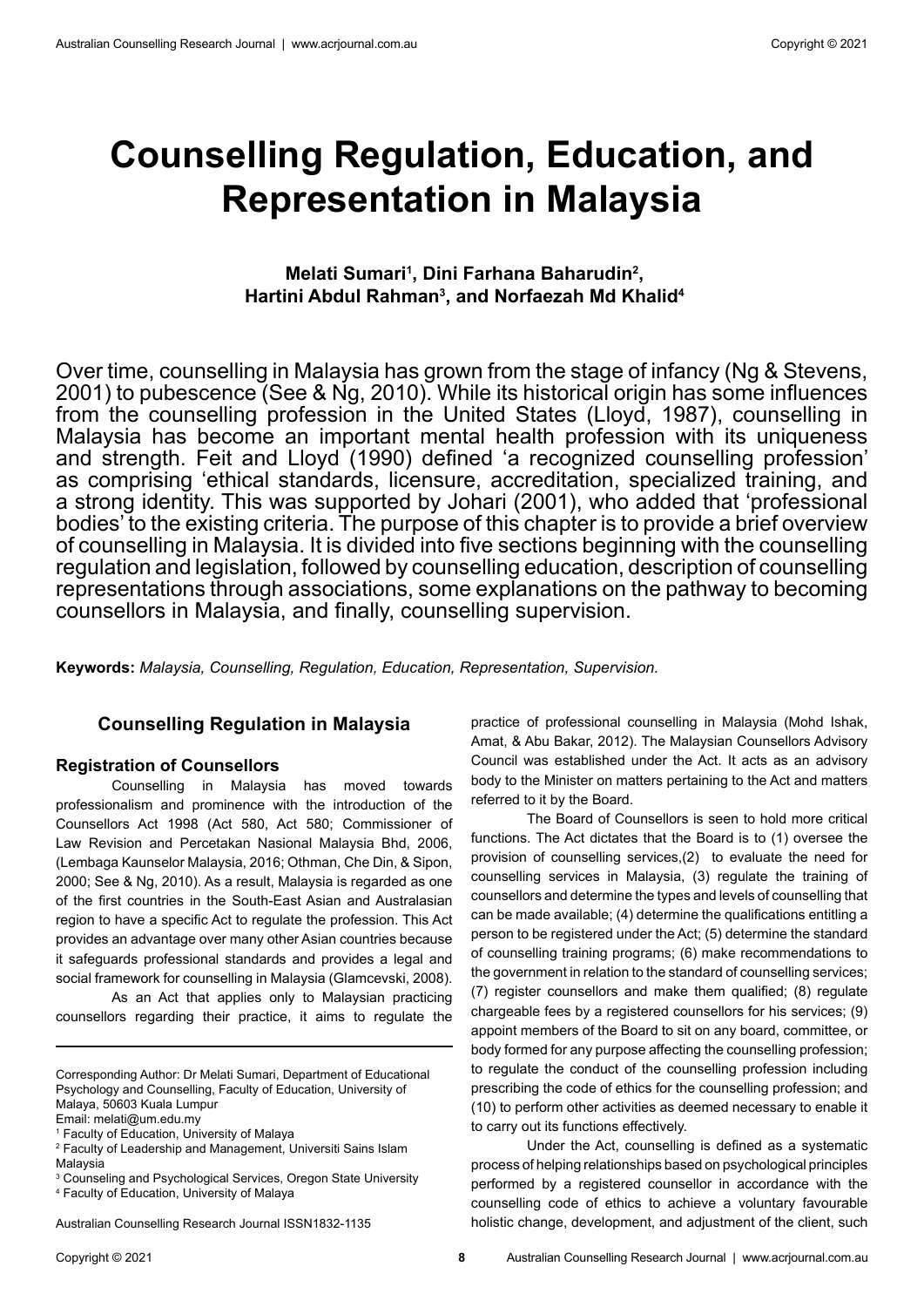that the change, development, and adjustment will continue throughout the lifespan of the client' (Act 580; Commissioner of Law Revision and Percetakan Nasional Malaysia Bhd, 2006).

Based on the definition above, it can be understood that counselling can only be performed by a registered counsellor. Sub-section 22(1) of the Counsellors Act 1998 mandates that individuals must register for the practice as a counsellor in order to use the title 'registered counsellor' or to use displays on any form of devices representing that he or she is a registered counsellor. Additionally, they must also hold a valid practicing certificate issued under this Act (Sub-section 23(1). To register, a person must be a Malaysian citizen or a Malaysian permanent resident, aged 21 years and above, entitled and suitable to be registered as a counsellor, and holds qualifications as listed in the Counsellors Act 1998. Failure to do so causes one to be guilty of an offense and shall on conviction be liable to a fine not exceeding thirty thousand ringgit or imprisonment for a term not exceeding three years or both as stated in Sub-section 22(2) of Act 580.

The Malaysian Board of Counsellors also has regulations for non-Malaysian citizens and non-Malaysian permanent residents wishing to practice as counsellors in Malaysia. According to the Counsellor Act 1998, they may apply for temporary registration. The Malaysian Board of Counsellors will consider the registration of a person who is registered or licensed as a counsellor in the country where he or she ordinarily practices counselling, has counselling expertise, and physical presence in Malaysia for not less than one hundred and eighty days in a calendar year to conduct counselling services (Act 580; Commissioner of Law Revision and Percetakan Nasional Bhd, 2006).

#### **Ethical Codes**

The issue of unethical conduct of counsellors is provided in Sections 6 and 7 of the Act. A committee will hold an investigation for every complaint against any counsellors. If found guilty, the counsellor's name will be removed from the registry, suspended, or ordered to be fined, or they may also be reprimanded for the misconduct. Disciplinary authority is given exclusively to the Board, which exercises disciplinary control in respect of all such counsellors in accordance with the Act. Offensive practices (such as fraud and forgery) and their related penalties are also clearly provided in the Act.

To further strengthen the professionalism in the delivery of the counselling services, a specific code of ethics was developed, following an adaptation of the American Counseling Association (ACA) Code of Ethics (American Counseling Association, 2014) as a result of the joint effort between the Malaysian Board of Counsellors and the Malaysian Counselling Association. Hence, the Counsellors Act 1998 and the Code of Ethics (Malaysian Board of Counsellors, 2016b) provide guidelines for Malaysian counsellors to have ethical and professional practices. In many circumstances, the content in the Code of Ethics matches or complements the Act. Nevertheless, in cases where conflict arises between the two, the content of the law prevails. An example of such conflict is when the counsellor finds that his or her colleague has wrongfully practiced or claimed (in an advertisement) his expertise in the area that he is not an expert or was trained in (Mohd. Ishak et al., 2012). The code of ethics outlines the steps that the counselor needs to be taken by the counsellor, i.e., to avert and correct any unethical conduct displayed by his or her peers. It is further reinforced in the Counsellors Act 1998 that a disciplinary punishment shall be imposed if the counsellor acts fraudulently, dishonesty, or moral turpitude.

Other than this, the functions of the Code of Ethics (Malaysian Board of Counsellors, 2016b) are to provide guidelines to assist counsellors to act professionally so that services can be provided effectively and values can be nurtured, to create principles that determine ethical behaviour and best practices, to enable the Board to clarify ethical responsibilities of counsellors registered with the Board, and to be the basis for processing complaints and inquiries on counsellors' ethics.

The Code of Ethics (Malaysian Board of Counsellors, 2016) only comprises eight sections as opposed to the ACA Code of Ethics (nine sections). Section A, B, C, and D of this code outlines the responsibilities of counsellors towards their clients, other professionals, and the community. The elements of confidentiality, privileged communication, and privacy are highlighted to help build healthy relationships and avoid ones that may impair professional judgment or increase harm to the clients (Mohd. Ishak, 2012). Section E provides details about testing and evaluation issues. This is followed by Section F on supervision, training, and teaching, which relates to the counsellor-client as well as the supervisor/educator-student relationships. Aspects of multicultural competencies are also mentioned. The code also outlines counsellors' conduct when conducting research and publishing in Section G. Finally, Section H covers standards and laws pertaining to the resolution of ethical issues. This includes adherence to five basic moral principles: autonomy, nonmaleficence, beneficence, justice, and fidelity (Mat Rani et al., 2017; Mohd. Ishak et al., 2012).

As the mental health field is diverse, with counsellors and the client population varying in degrees in terms of the roles they play, the existing Code of Ethics (Malaysian Board of Counsellors, 2016b) must be broad enough in scope to accommodate application in many different situations (Mat Rani et al., 2017). Another limitation of the code is that the guidelines provided may not always be clear. Thus there is a call for a more systematic manner of decision-making. There may be a need to fall back on the court's decisions for interpretation in some circumstances.

Both the Counsellors Act 1998 and the Code of Ethics (Malaysian Board of Counsellors, 2016b) provide ample guidelines for counsellors to function effectively in the profession. However, there may be a need to update and revise the existing documents from time to time as they must adapt to changes as new issues or situations arise. For example, the ACA Code of Ethics has already included a new section on distance counselling, technology, and social media. Another example is in terms of counsellors' qualifications. Even though more institutions are providing counselling programs, they are not yet listed in the Counsellors Act 1998; and this may later cause difficulties for graduates from those programs to be registered under the Act. Hence, by keeping track of current development and revision of the existing guidelines, the counselling profession will maintain its relevance and further enhance the high standards of professionalism in the counselling profession within society.

## **Counselling Education in Malaysia**

The Malaysian Ministry of Education has been working on producing quality graduates in guidance and counselling. At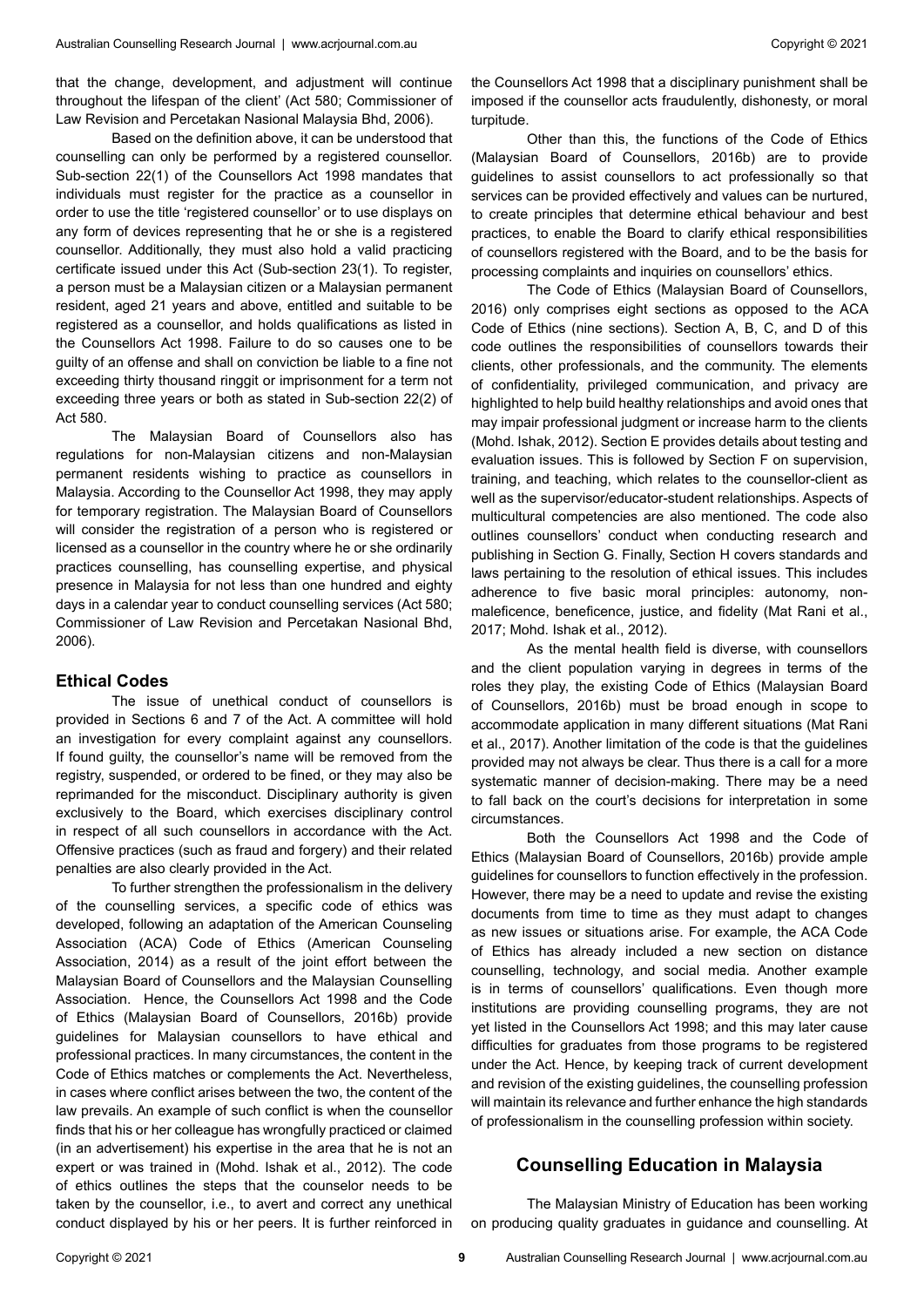present, counselling programs are offered by various Malaysian public and private institutions of higher education. The early development of counselling in Malaysia began in schools and public institutions of higher learning in the late 1960s. During its inception, the field of counselling in Malaysia was heavily influenced by the counselling profession in the United States (Lloyd, 1987). The first two areas of emphasis were school guidance and drug abuse prevention. University of Malaya (UM) was the first to offer a guidance and counselling major as part of its Master's in Education program in 1976, and Universiti Kebangsaan Malaysia (UKM) offered a Diploma in Psychology (Counselling), which was later changed to the Diploma in Counselling Psychology in 1979. By 1980, more Malaysian public universities began offering guidance and counsellor education programs focusing on their specializations to fulfill the Ministry of Education's goal of providing full-time school counsellors by the year 2000.

Concurrently, several Malaysian universities began by offering counselling services to their own university students to support them in navigating university life. MARA Institute of Technology was the first institution to offer counselling services to support its students, followed by the University of Malaya, Universiti Kebangsaan Malaysia, and other universities (Nasir, 2008). Currently, all public and private higher education institutions are required by the Malaysian Qualification Agency (MQA) to provide counselling services to their students, which must be performed by registered counsellors only (MQA, 2018).

#### **Counsellor Education**

The Malaysian counsellor education incorporates multiple counselling and psychological components. In Malaysia, institutions offering counselling in the undergraduate and graduate levels include: Universiti Kebangsaan Malaysia (UKM), Universiti Putra Malaysia (UPM), Universiti Pendidikan Sultan Idris (UPSI), Universiti Sains Malaysian (USM), Universiti Malaya (UM), Universiti Teknologi Malaysia (UTM), Universiti Utara Malaysia (UUM), Universiti Malaysia Sabah (UMS), Universiti Malaysia Sarawak (UNIMAS), Universiti Malaysia Terengganu (UMT), Universiti Sains Islam Malaysia (USIM), Kolej Universiti Insaniah, and HELP University College.

At present, there are ten public universities offering counselling programs at the Bachelor's level and Master's level, one public university offering a counselling program at the Bachelor's level only, three private universities offering counselling programs at the Master's level only, and ten public universities offering doctoral-level counselling programs. At the Master's level, nine public universities offer coursework-based programs, two offer a combination of coursework and research programs, and one public university is currently offering a research-based program (Malaysian Board of Counsellors, 2017). All doctoral counselling degrees are currently offered in the research-based mode except the University of Malaya who began to offer a doctoral degree in a combined research and coursework mode. However, the research and coursework combination does not intend to produce counsellors who specialize in a particular area.

#### **Curriculum and Delivery**

Overseen by the Malaysian Ministry of Education and the Malaysian Board of Counsellors, each counsellor education program incorporates four components: knowledge, skills, research and assessment, and area of specialization. Only some public higher education institutions have their own emphasized areas of specialization (e.g., educational, management and organization, marriage and family counselling, and drug and substance use/abuse). For example, the University Putra Malaysia is known for producing school counsellors, while the Universiti Sains Islam Malaysia offers Master's in Counselling (Family Counselling or Drug Abuse) specializations. The other universities offer counselling programs that train future counsellors in any setting without an area of specialization.

Most programs are delivered on-site through lectures and clinical training (practicum and internship). Practicum training is a required program component and needs to be completed before the internship. Practicum is typically offered inhouse at the program's institution for one academic semester (4 months), accruing 253 contact hours. Practicum experience may include simulations, live or recorded sessions in counselling labs, case consultation, and clinical reports through supervision by a qualified supervisor. Counselling labs are specifically developed for individuals and group experience, allowing students to perform practicum and enhance their counselling competencies and experiences.

Experiential learning is a unique learning experience offered by counselling programs in the form of counselling retreats, professional development, seminars, and professional counselling forums, social and community outreach projects, as well as client-centered programs. These programs are designed to expose and create awareness to the counselling students on current societal and mental health issues faced by Malaysians.

Internship in this field is typically carried out by an outside organization offering counselling services, lasting between 14 to 24 weeks, with 504 hours (192 direct contact hours of individual and group counselling). Students are supervised by a primary supervisor and an on-site supervisor based on recorded sessions and case studies. Their skills are evaluated based on specific areas, namely, administration, individual group counselling, and psychological assessment skills. They also have opportunities to involve rehabilitation and prevention.

#### **Issues in Counsellor Education**

The demand for counselling education continues to rise as mental health awareness increases among the Malaysian authorities and society. About four decades ago, public universities were satisfying the increasing demands for counsellors by offering quality programs and specializations aimed at responding to the current social and mental health needs of Malaysian society. However, despite numerous advances made by the Malaysian counselling profession, some challenges remain.

As the number of training programs continues to grow in the country, more counsellor educators will be needed to teach these programs. However, at present, there are no standardized educational, clinical, or research requirements to become a counsellor educator in these institutions other than the requirement to register with the Malaysian Board of Counsellors. As a result, information on the varying educators' educational and research backgrounds, teaching and pedagogical methods, and clinical skills remain unregulated. One significant implication is the difficulty in measuring the qualification of the area of specialization being offered by the counsellor educators.

In addition, there is no existing database or mechanism to track the current human resource, educators, researchers, research projects, and area of specializations of the Malaysian counselling professionals. With the increased number of research-based doctoral counselling programs, the existence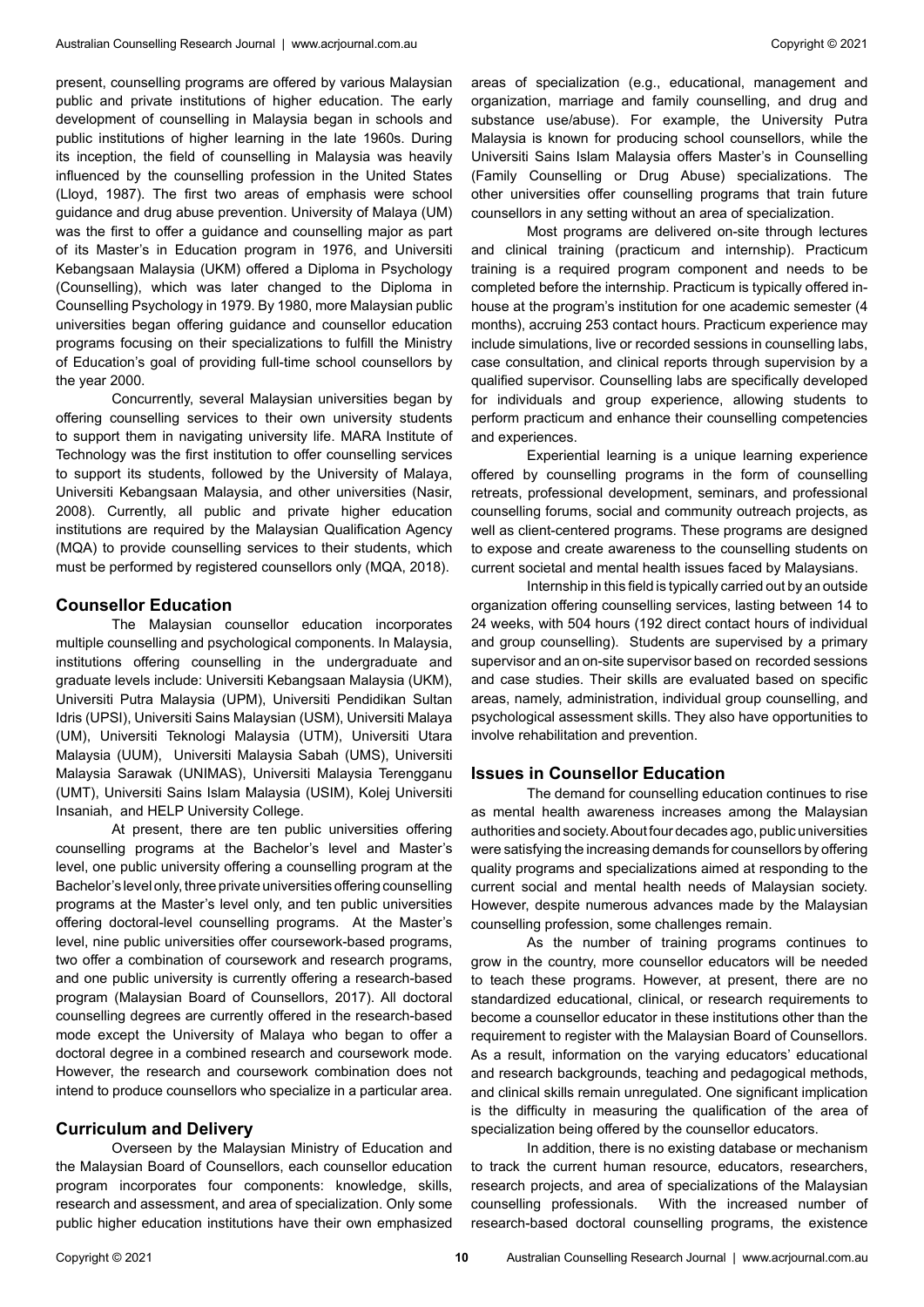## **Counselling Representation in Malaysia**

The first national professional counselling association in Malaysia was established on January 16, 1982, called the Malaysian Counselling Association (PERKAMA). Originally known as the Malaysian Counsellor Association, it was founded by a group of school counsellors, counsellor educators, and welfare officers interested in counselling (Othman & Abdullah, 2015; See, Othman, Salim, & Che Din, 2009). The name was later changed to the Malaysian International Counselling Association (PERKAMA International) in 2011 (Mohamad Hanafi & Jusoh, 2015).

The association's primary purpose is to provide a professional base for Malaysian counsellors or those in related professions in terms of professional orientation and esprit de corps (Mohd Ishak et al., 2012). Other aims of the organization include: enabling the development of the profession, encouraging learning, professionalism, and competency of counsellors, enhancing identity, harmony, and collaboration among members from various disciplines through the exchange of knowledge and experiences, as well as providing a resource of counselling professionals to help social and mental health issues in the society (Jusoh, 2015; Mohd Ishak et al., 2012).

Beginning as a small association with about 500 to 1000 members (Glamcevski, 2008; See et al., 2009), this association now has over 7000 members (Malaysian Board of Counsellors, 2016). Membership of PERKAMA International is open to those who are qualified in counselling and related fields. Those who do not have the required qualifications are accepted as associate members or student members (Mohd Ishak et al., 2012; Zambri, 2012).

PERKAMA has played a massive role in lifting the dignity of professional members of the community. Upholding the belief that professionalism among counsellors requires identification of professional norms with peers, PERKAMA had taken the initiative to formulate a code of ethics in 2008 before it was accepted and revised as the Code of Ethics by the Malaysian Board of Counsellors in 2011 (Mat Rani et al., 2017; Mohd. Ishak et al., 2012). Other roles played by PERKAMA include providing services related to social issues, implementing professional development programs to enhance the level of counsellors' competencies, expanding the scope of community service in the society, creating community counselling to meet current social needs, mobilizing all counselling practitioners to actively engage in community development professionally and becoming a prominent advocate for the Malaysian Board of Counsellors to ensure that every counselling practitioner is qualified and registered (Mohammad Hanafi & Jusoh, 2015).

The association is active in organizing conferences, seminars, and workshops to help increase Malaysian counsellors' professionalism and competencies (Mohamad Hanafi & Jusoh, 2015; Mohd Ishak et al., 2012). In other words, PERKAMA supports the life-long learning initiative as implemented by the Malaysian Board of Counsellors (Mohd. Ishak et al., 2012). The Malaysian Board of Counsellors promotes life-long learning by introducing Continuing Professional Development (CPD) points to ensure that counsellors are up-to-date with the latest development in counselling.

The association also encourages its members to be involved in research and publications. In 1984, the association published the first issue of its official journal, which covered both the theoretical and practical aspects of counselling (Glamcevski, 2008). Besides that, books, articles, and magazines such as Suara PERKAMA International and other publications have also been distributed to advance the field of counselling in Malaysia (Othman &Abdullah, 2015; Zambri, 2012). PERKAMA has also sought the accreditation of counselling services as a guideline in providing monitoring procedures on practitioners on any premise that carries out counselling services (Mohamad Hanafi & Jusoh, 2015).

Members of PERKAMA are also active in the community and consultative work in order to strengthen the counselling services and professionalism in the community (Zambri, 2012). PERKAMA members were involved in providing crisis intervention and counselling services during the MH370 and MH17 airplane tragedies and various natural disasters throughout the country and abroad (Mat Rani et al., 2017).

Previously, counsellors had only one local counselling association to enhance their professionalism through participation in activities, which is PERKAMA (Mohd. Ishak et al., 2012). However, given the rapid development and social changes in the country, new counselling associations have emerged. Among these associations include the Association of Education Counsellors Malaysia (PEKA), the Association of Syar'ie Counselling Malaysia, the Malaysian Registered Professional Counsellor Association (PAKARMALAYSIA), and the National Association of Christian Counsellors (NACC Malaysia).

Even though this growth can be seen as a positive effort among counsellors, Abu Bakar (2016) was of the view that there is a need for stakeholders such as the Malaysian Ministry of Women, Family, and Community Development, the Malaysian Board of Counsellors, and the Malaysian Public Service Department (Counselling and Psychology Division) to coordinate the associations related to counselling profession as well as the counselling activities to ensure that the services provided are well-regulated and beneficial to the society. In contrast, the authors view that having divisions organized around specific interest and practice areas such as those developed by the American Counseling Association (ACA) would better enhance counsellors' professional identity.

# **Pathways to Becoming a Counsellor in Malaysia**

The most straightforward way to become a practicing counsellor in Malaysia is to pursue a bachelor's degree in counselling in an accredited institution, which takes four years to complete. With the qualification, a person is eligible to apply to be a registered counsellor once he or she passes the interview conducted by the Malaysian Board of Counsellors. Once registered, the person is also eligible to apply for the Certificate of Practice, which allows him or her to practice as a counsellor. A person can also be a registered counsellor by pursuing a Master's degree in any accredited institution. The primary academic qualification to pursue a Master's degree is a Bachelor's degree in any field. Some public universities have strict entrance requirements to a Master's degree level. For instance, the University of Malaya requires applicants to have at minimum a 3.0 CGPA at the Bachelor's level in any human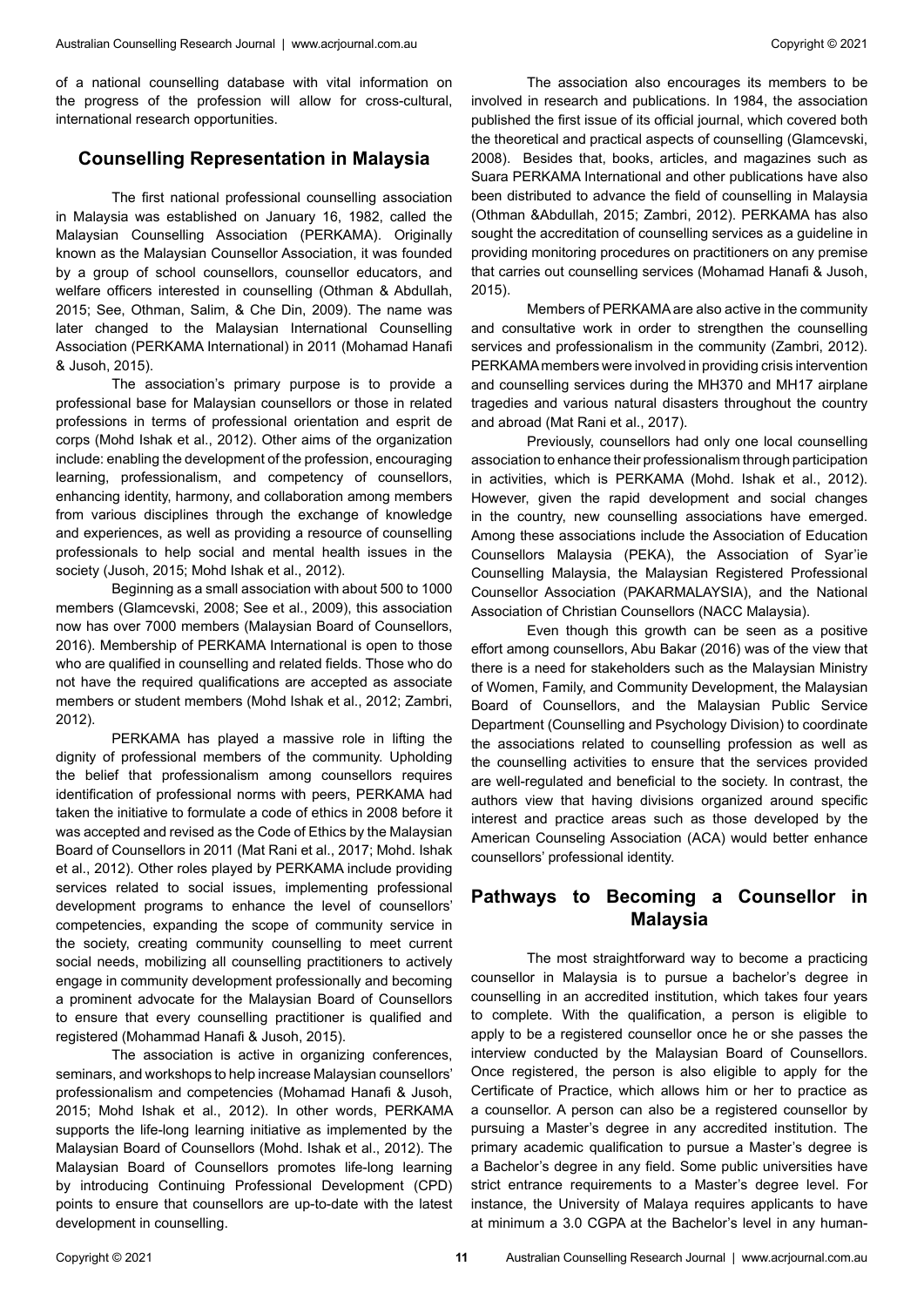related field and documented experience in the helping field. The Universiti Kebangsaan Malaysia requires applicants to have a strong background in psychology. If accepted, the person may be required to take and pass several pre-requisite psychology courses. Public universities usually have stricter requirements due to the limited places offered and the lack of training staffing.

## **Work Setting**

Registered counsellors in Malaysia are employed in different and various fields. They are mostly available in public sectors such as schools, hospitals, rehabilitation centres, and higher education institutions. Counsellors are also available in limited private sectors, mainly because private sectors are unwilling to invest in mental health care. Some government-listed companies appoint consultants to be their counsellors who are called if the service is needed.

Other than the public and private sectors, some counsellors choose to work with non-government organizations that provide support services for free. Some religious institutions like mosques and churches also offer counselling services. However, the counselling services at these settings are usually not regulated because the job is performed voluntarily. In addition, some professional helpers are not trained counsellors, yet they claim that they are counsellors.

# **Supervision of Counselling in Malaysia**

## **Supervision of Practicum**

There are two stages of supervision of counselling in Malaysia. First, supervision during the practicum hours, and second, supervision of internship experience. Students taking practicum courses are advanced Bachelor's and Master's degree, students. According to the Standard and Qualification of Counsellor Training (Malaysian Board of Counsellors, 2016), only students who have completed core courses, including the Life Span, Counselling Theories of Career Development, and Group Counselling courses, are allowed to register for the practicum course. As discussed in the earlier section, the counselling profession in Malaysia is regulated by the Malaysian Board of Counsellor. The Board's responsibility is not limited to monitoring the registration of counsellors. Together with the Malaysian Qualification Agency, the Board is also responsible for monitoring the local institutions in Malaysia, which offer counseling programs. This is to ensure that the curriculum is in line with the Board's standards. During their practicum training, student counsellors are required to complete supervised practicum hours. A qualified practicum supervisor must obtain at least a Master's degree from an accredited institution, either locally or abroad, and he or she must also be registered with the Board. The supervisor can be assisted by a Registered Counsellor with a minimum qualification of a Bachelor's degree in counselling, with a valid Certificate of Practice issued by the Malaysian Board of Counsellors.

In terms of the practicum sites, the Malaysian Board of Counsellor requires the site to have the necessary facilities for clinical training. In addition, the practicum supervision is held on campus. Therefore, institutions that offer counselling programs must have counselling training facilities. The facilities provide conducive environments for individual and group counselling, audio-video equipment for supervision purposes, and support staff responsible for taking care and handling the equipment.

A supervised practicum consists of 3-credit hours, which is held for 14 weeks or a semester. During this period, the students are expected to complete 252 hours, of which 96 hours should be spent in direct contact with clients. Students accumulate their direct contacts with clients through counselling sessions. These sessions can be in the form of individual, group, couple, marriage, or family counselling.

## **Practicum Supervision Procedure**

The Malaysian Board of Counsellors provides four aspects that a counselling program needs to follow. The four procedures are:

- (1)Practicum Supervision Requirements In order to fulfil the 252-hours of practicum, the Malaysian Board of Counsellor, in its Standard and Qualification of Counsellor Training, set six rules and requirements for the students. The six rules are: (1) Official registration in practicum course, (2) Practicum students need to conduct sessions from the beginning towards the termination, (3) Each student needs to be supervised at least three times by the practicum supervisor, (4) The practicum site must meet the Malaysian Board of Counsellor's requirement as discussed in the previous section; (5) Practicum students need to conduct a minimum of 3-sessions with each client; (6) The handling of the administration and supervision of the practicum must conform to the requirement set by the Standard and Qualification of Counsellor Training.
- (2)Evaluation criteria The practicum supervisors need to evaluate specific criteria set by the Malaysian Board of counsellors. The criteria to be supervised include: (a) A application of theory, (b) Application of counselling techniques' skills, (c) Case conceptualization, (d) Intervention plan, and (e) Compliance to ethical codes.
- (3)Record keeping All hours collected during the practicum training need to be documented. The purpose of documentation is to protect both counsellors and clients. Counsellors are responsible for keeping and managing the record and documentation of daily activities in the logbooks, treatment intervention plans, counselling session reports, standardized tests, and any other documents that are deemed necessary for counselling.
- (4)Counselling-Related Activities Lastly, the practicum supervisors are also responsible for supervising cases requiring referral, consultation, guidance activities, testing and measurement in counselling, professional growth activities, and educational psychology.

Although the Board has set standards that institutions and students need to follow, there is no specific explanation on how the 252-hours can be met. The guidelines provided in the Standard and Qualification of Counsellor Training (Malaysian Board of Counsellor, 2016) only provide general recommendations. Institutions that offer counselling programs often set their own rubric in addition to the general guidelines to ensure that their practicum students meet the requirement. For example, Universiti Malaya, which is the pioneer in counselling programs in the country, has a very rigorous procedure to meet the Board's requirements. Students are to conduct 24-hours of individual counselling, 30-hours of group counselling, and 42-hours of supervision. These three activities contribute to 96 hours of direct contact. The remaining hours are fulfilled through 36-hours of peer supervision, 20-hours of program management, 48-hours of the preparation of clients' reports, 36-hours of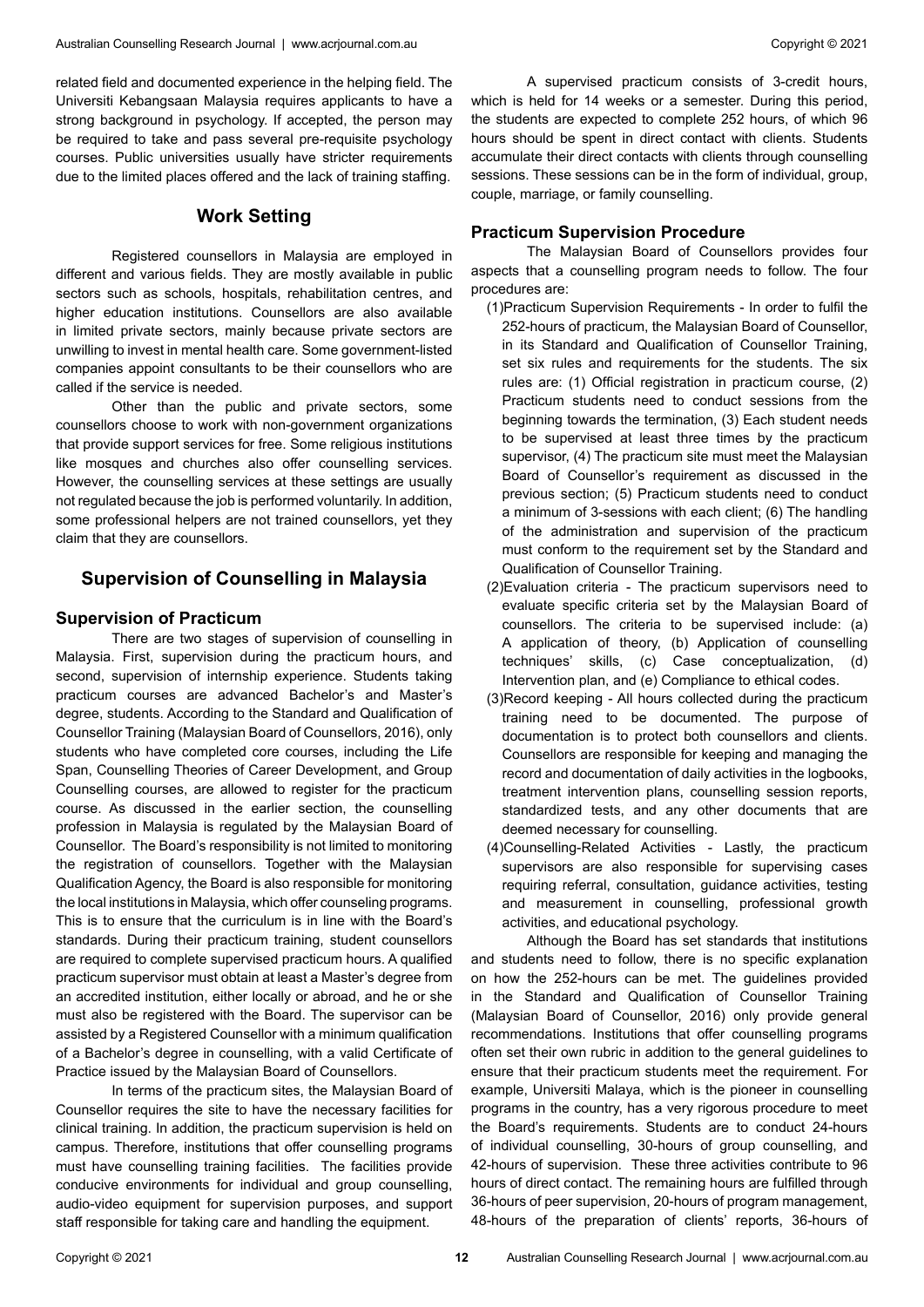administrative work, and 16-hours of counselling promotional activities (Practicum Rubric for Faculty of Education students, 2018). Judging from the hours, it can be summarized that the total supervision hours received by the practicum students are 78 hours.

In conclusion, the supervision practice during the practicum training is a tedious and challenging job. Although the course consists of only 3-credit hours, the practicum students need to accrue 252 hours in total within one particular semester. At the same time, the students undergoing practicum usually have not finished some courses. This means that they are usually registered in other courses while in practicum. The main aim of the practicum is to prepare students for internship experiences. Therefore, this period is also known as a preinternship experience.

## **Supervision of internship experience**

While doing practicum training on campus, students are strongly recommended to find a suitable internship site. Students are required to find internship sites by themselves. They may choose to do their internship in educational, mental health, rehabilitation, or any other settings approved by the academic supervisor. In order to maintain the supervision standards, the students are assigned, two supervisors. Firstly, the academic supervisor, and secondly, the site supervisor. Both supervisors must be registered counsellors and are registered with the Malaysian Board of Counsellors.

Students need to complete a minimum of 504-hours of internship that consists of six credits. Of 504 hours, 192 hours must consist of direct contact with clients either in individual, group, couple, or family settings. The remaining 312 hours need to be dedicated to other counselling related-activities such as administrative work, mental health promotions, and outreach Programming.

In order to ensure that interns are academically and mentally prepared for internship training, the Malaysian Board of Counsellors (2016) requires that they finish all the courses listed in the curriculum that they enrol in. This will equip the interns with all the knowledge necessary in understanding the clients, from introductory psychology courses to counselling practice. In addition, during the internship, they conduct a minimum of three counselling sessions and receive a minimum of 5-times of supervision.

#### **Internship Supervision Guidelines**

The Malaysian Board of Counsellors provides general guidelines in internship supervision. They can be divided into internship supervision requirements, internship evaluation criteria, record keeping, and counselling related-activities.

1. *Supervision Requirement.* In their guidelines, it is noted that supervision can be face to face, either in an individual or group supervision. The ratio between the supervisors and students in individual supervision is one supervisor to a maximum of five interns. Besides face-to-face supervision, the Board also recommends group supervision. An academic supervisor can supervise a maximum of ten interns in a group. Each intern must receive individual supervision or in groups at least five times during their internship training period. Since the interns are supervised by two supervisors, academic and site supervisors, both must rate, evaluate and assess the interns' work. The academic supervisor contributes a maximum of 80% marks, while the site

supervisor contributes the remaining 20%. Both supervisors supervise and evaluate their interns' competencies regarding their direct contact with clients, record keeping, and organization of counselling-related activities.

- 2. *Evaluation criteria.* The Malaysian Board of Counsellors lists six areas to be evaluated during the internship. Those areas are (1) Application of theory, (2) Using skills and techniques in counselling, (3) Case conceptualization, (4) Treatment intervention and planning, (5) Compliance to ethical standards, and (6) Reflection. Area 6 is the only area that is not included for practicum students.
- 3. *Record Keeping.* Interns are responsible for preparing documentation for each activity, direct contact, and the program they organize as proof of accumulated hours. Record keeping tasks include the preparation and maintenance of a logbook, intervention planning, counselling report, the use of test and measurement, and any related documents.
- 4. *Counselling-related Activities.* Supervisors play an active role in helping interns to do necessary referrals, consultations, organize guidance programs and the professional growth of the counsellors, and test and measure while increasing their exposure to psychology.

In summary, the internship experience allows the students to have life experience as professional helpers in a natural setting. The period is crucial because it allows them to polish their knowledge and skills before graduation. However, the Malaysian Board of Counsellors only provides general guidelines on the number of required supervisions each intern must receive. The rubric and specific guidelines of supervision are not mentioned in their standard. Thus, it is up to the individual supervisor to interpret the standard. There is no uniform standard that all accredited institutions can follow and refer to. This leads to a question of whether the interns receive enough supervision or otherwise. Another question is the qualification of the supervisor. The standards of counselling training only mention the minimum academic qualification of supervisors, which is a Master's degree in counselling from an accredited institution. This implies that any supervisor who graduated with a Master's degree or a Ph.D. without prior counselling experience is qualified to supervise the students as long as they are academicians. The supervisors' experience in counselling sessions is not noted in the Standard and Qualification of Counsellors' Training.

# **Current Trends and Future Needs**

Since the enactment of the Act of Counsellor in 1998 (Act 580; Commissioner of Law Revision and Percetakan Nasional Malaysia, 2006), counselling in Malaysia has exceedingly developed and is gradually accepted as a professional field. Before the enactment, counselling is like any other helping field that is not regulated. The rapid development of counselling is evidenced by the increasing number of higher education institutions offering counselling programs and the increasing number of registered counsellors. With the increasing number of institutions that offer counselling programs and the number of registered counsellors, there is a need to look at future trends. Based on the recent report issued by the Malaysian Board of Counsellors (2018), the urban areas, particularly in the state of Selangor and the main capital city of Kuala Lumpur, recorded the highest number of registered counsellors. At the end of 2017, there were 7765 registered counsellors in Malaysia. The report also shows that 68% of the counsellors are female, and 69% are Malays.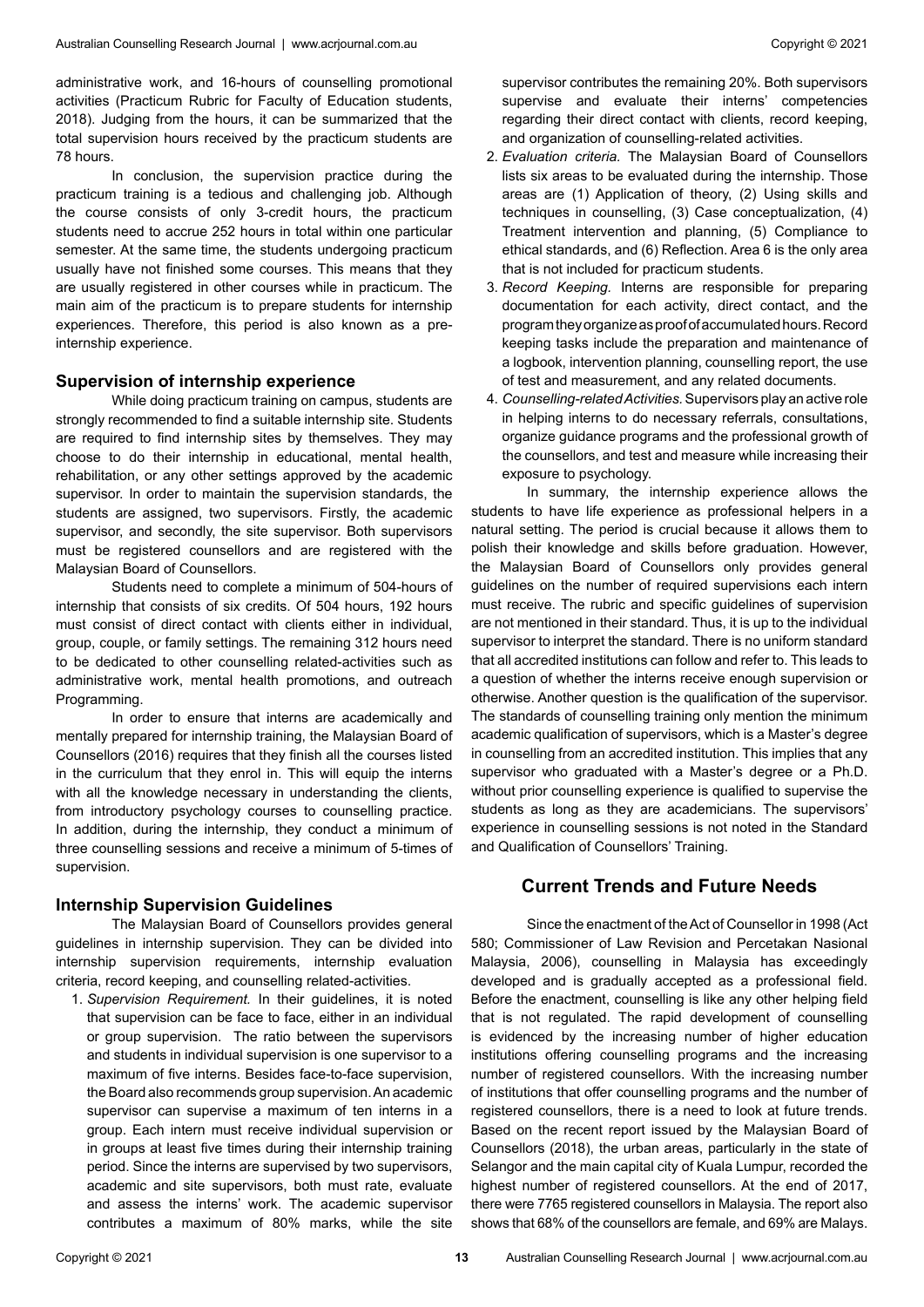Malaysia is a multi-racial society. Even though multicultural counselling is a compulsory course in all counselling programs offered by accredited higher education institutions, the fact remains that counselling clients from diverse backgrounds are challenging. Most Malay counsellors work in government sectors, in which the majority of the population they serve is Malay. Examples of these sectors are schools, public hospitals, government departments, rehabilitation and detention centres, and prisons. The service is provided free to people who are part of the sectors and members of the public. More counsellors from other ethnicities are needed to improve the counselling service, especially in the government sector. Higher education institutions may play a role in recruiting more students from minority groups. More outreach programs are also needed to introduce the field to the public. One of the reasons behind a large number of registered counsellors in urban areas is the awareness of the importance of mental health among the urban population, who are mostly educated. The government agencies such as the health clinic need to take the initiative to introduce the service. Currently, the government sectors that offer the service are usually located in big cities.

Another issue that needs attention is the need to introduce areas of specialization in counselling. Of all the counselling programs offered by Malaysian higher education institutions, only one offers program specialization. The Malaysian Board of Counsellors (2016c) has prepared the Standard and Qualification of Counsellor Training (with specialization). The Board suggests six specialization areas. Unfortunately, most universities choose not to offer any specialization areas due to the lack of human resources. The biggest challenge is the lack of uniform standards and qualifications for counsellor education.

The Board only requires counsellor educators to be registered with the Board and have a Master's degree from accredited institutions. Most of these educators graduated from Malaysian public universities that do not have any concentration areas. Counsellor educators in Malaysia also completed their doctoral degrees from different institutions. Some graduated from foreign universities and come from local public universities. A majority of them graduated from institutions in Commonwealth countries, which focus on research. Commonwealth countries such as the United Kingdom, Australia, and New Zealand. A small number of educators in this field graduated from American universities that offer more concentration in counselling.

The limited number of counsellor educators who receive training in certain specialization areas becomes a challenge to institutions that intend to offer specialization areas. Due to this fact, there is a need for the Malaysian Board of Counsellors to review their standards and qualifications of counsellor educators because counselling is a field that requires practical training under proper supervision. A counsellor cannot claim that he or she is a specialist in a particular area just by doing empirical research in one particular area. Counsellor educators in Malaysia focus their work on research and teaching. Thus, they need proper practical training in specialized areas if they want to teach and train counsellors who intend to be specialists.

Regarding the areas of specialization, the Malaysian Board of Counsellors may also introduce the Continuing Education (CE) program. Specialists in particular areas can handle the CE program, and they may consist of Malaysians or foreign experts. In addition, qualifications obtained from CE can be added to existing credentials to indicate the counsellors' and counsellor educators' qualifications.

Supervision after graduation is another critical issue in the field of counselling. Malaysian Board of Counsellors under the Counsellor Act 1998 only requires individuals to register with the Board. Once individuals finish their degrees, they are eligible to apply. Once registered, they can offer and perform counselling services without supervision. The Counsellor Act 1998 does not mention post-graduation supervision. This may lead to situations where inexperienced counsellors conduct counselling. Without proper supervision, there may be inexperienced counsellors who harm clients. Counsellor educators without experience in counselling may also have issues in teaching practical courses. Since there is no post-graduation supervision of counselling, some counsellor educators may never practice in a natural setting, yet they train future counsellors. Due to this limitation, it is strongly recommended that the Malaysian Board of Counsellors review the standard and qualifications of counsellor educators to improve the counsellor's education training.

## **Conclusion**

Counselling in Malaysia has gone through many developmental stages. During the infancy stage, counselling was only available in selected educational institutions such as schools and a small number of higher education institutions. The service was performed by anybody who may have personal characteristics that make them suitable for helping others. With no act and standard to regulate the profession, anybody may call themselves counsellors and claim that they were doing counselling jobs. With the enactment of the counsellor Act in 1998 and the establishment of the Board of Counsellors, counselling has gradually been accepted and became well-known. Awareness to seek counselling services from professionals who are registered also increased. Today, counselling is the only helping field in Malaysia with an Act and Board that regulates the service and the practitioners offering the service. The Act and the Board also regulate the training of counsellors. Other fields like psychology and social work are still not regulated by any act.

Despite this positive development, there are many limitations that the authors have discussed and highlighted in this chapter. Continuous improvements are needed to ensure that the counselling profession remains a respected helping profession in the country.

## **Bio**

**Dr Melati Sumari** is an Associate Professor at the Department of Educational Psychology and Counselling, Faculty of Education, University of Malaya, Kuala Lumpur, Malaysia. She holds a doctoral degree in Counselor Education from Western Michigan University. She is also a Registered Counselor.

**Dr Dini Farhana Baharudin** is a Senior Lecturer at the Faculty of Leadership and Management, Universiti Sains Islam Malaysia. She holds a Master's Degree in Community Counseling from Western Michigan University and a doctoral degree in Counseling from the National University of Malaysia. She is also a Registered Counselor.

**Dr Hartini Abdul Rahman** was a Licensed Psychologist and was a Senior Staff Clinician at Counseling and Psychological Services, Oregon State University, Oregon, USA, during the development of this article. She holds a Master's and Doctoral